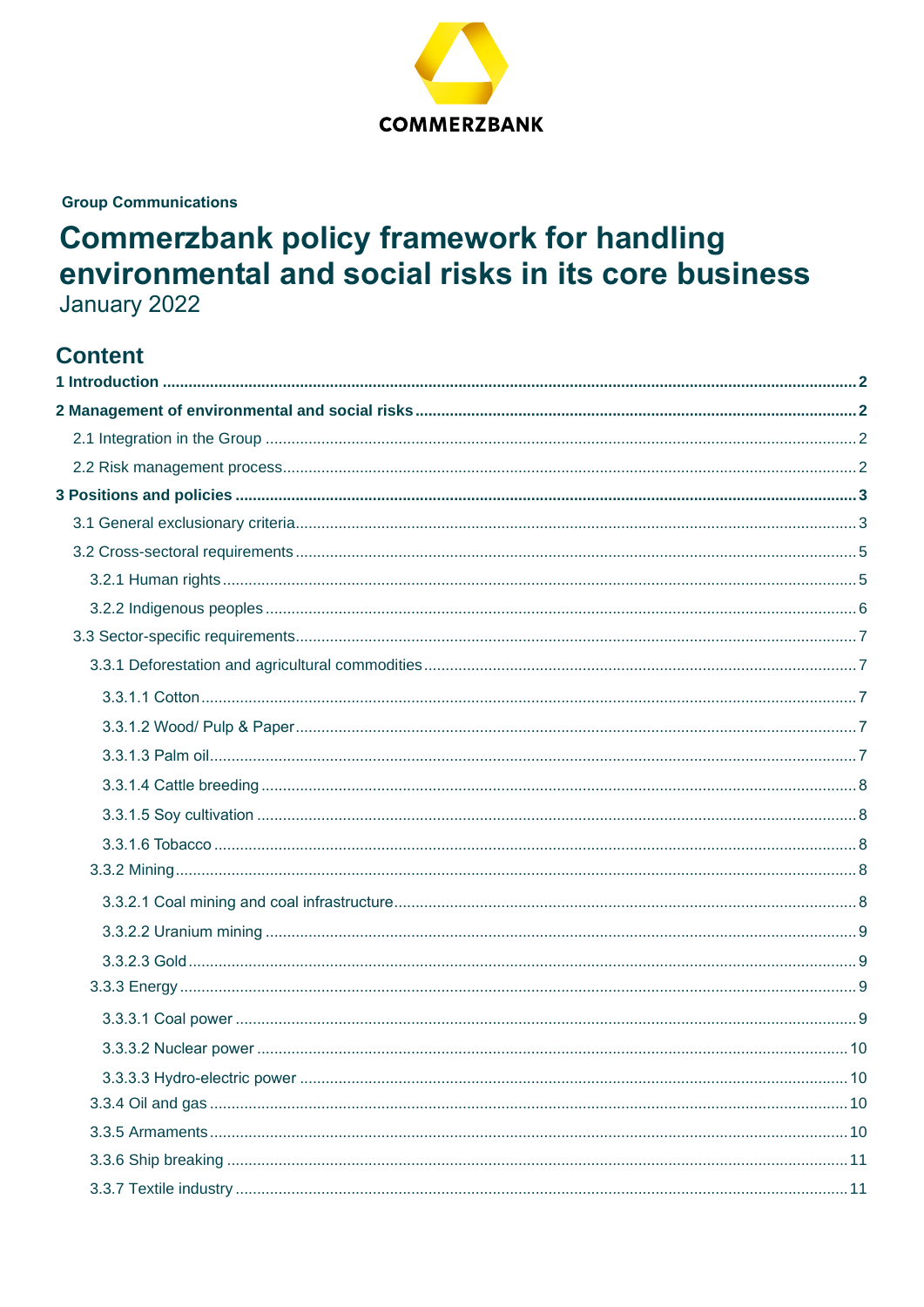# <span id="page-1-0"></span>**1 Introduction**

Humanity faces complex challenges in the 21st century. The way they are handled will have a decisive impact on the living conditions for future generations. The main factors driving these challenges are the steady increase in population and global economic growth. To shape worldwide developments in conjunction with social justice and within the Earth's ecological limits, two elementary principles apply: preserving the stability of our biosphere (i.e. natural habitat) and the integrated shaping of our anthroposphere (our social habitat).

The United Nations have made these premises part of its "Sustainable Development Goals"<sup>1</sup> , passed in 2015. The objective of these goals is to bring about a successful transformation into an inclusive society that uses resources in a sustainable way and attains an improved quality of life. The UN sustainability agenda embraces all states, civil society and the private sector. Commerzbank supports these aspirations, among other ways, by taking into account environmental and social risks in its business decisions. As a leading commercial bank operating worldwide, we are conscious of our responsibility to our stakeholders and the environment. Through a Group-wide, modern and holistic sense of responsibility, we are making a significant contribution to the UN's global goals.

Commerzbank's sense of corporate responsibility is manifested, among other areas, in its positions and policies on environmental and social issues. The Reputational Risk Management department specialises in these areas. It systematically and intensively examines products, transactions and business relationships for potential environmental and social risks and provides differentiated assessments.

The following sections outline our internal management of environmental and social risks and positions and policies.

# <span id="page-1-1"></span>**2 Management of environmental and social risks**

# <span id="page-1-2"></span>**2.1 Integration in the Group**

Decisive factors for successful risk management are the identification of all material risks and risk drivers, the independent measurement and evaluation of these risks and, on that basis, risk and return-based management within the framework of a forward-looking risk strategy. Commerzbank defines risk as the danger of possible losses or lost profits as a result of internal or external factors. We distinguish between quantifiable – i.e. measurable in the Annual Report or in terms of capital commitment – and non-quantifiable categories of risk such as reputational risk.

The risk policy guidelines applicable throughout the Group are set as part of the Group risk strategy established by the Board of Managing Directors. They define the conditions for the business and risk strategy of the individual segments and banking divisions.

Through the management of reputational risk, the early identification and appropriate handling of environmental and social risks is integrated in the Group's overall risk strategy and management.

#### <span id="page-1-3"></span>**2.2 Risk management process**

Reputational risk is the risk of Commerzbank's stakeholders losing confidence in it, or its image being harmed as a result of negative events in the course of its business activities. Stakeholders comprise members of the general public, the media, customers and non-governmental organisations (NGOs).

The main task of the Reputational Risk Management department is to manage intrinsic reputational risks by means of a qualitative approach. This process involves continuous monitoring of media and NGO reporting with regard to environmentally and socially controversial issues, projects and companies. It also includes regular communication with NGOs and the preparation and updating of positions and policies for the Bank on sensitive issues. Moreover, the department informs and raises the awareness of Commerzbank employees in Germany and abroad through regular visits, presentations and newsletters.

people, planet, prosperity, peace and partnership. Commerzbank also acknowledges the importance of the Sustainable Development Goals and is contributing in various ways to achieving them.

<sup>&</sup>lt;sup>1</sup> The Sustainable Development Goals (SDG) were passed by the United Nations with the goal of reducing poverty, protecting the planet and fostering prosperity. The 17 goals address environmental, social and economic dimensions. The goals have been given concrete form in 169 sub-goals, and are headed by five guiding principles for action: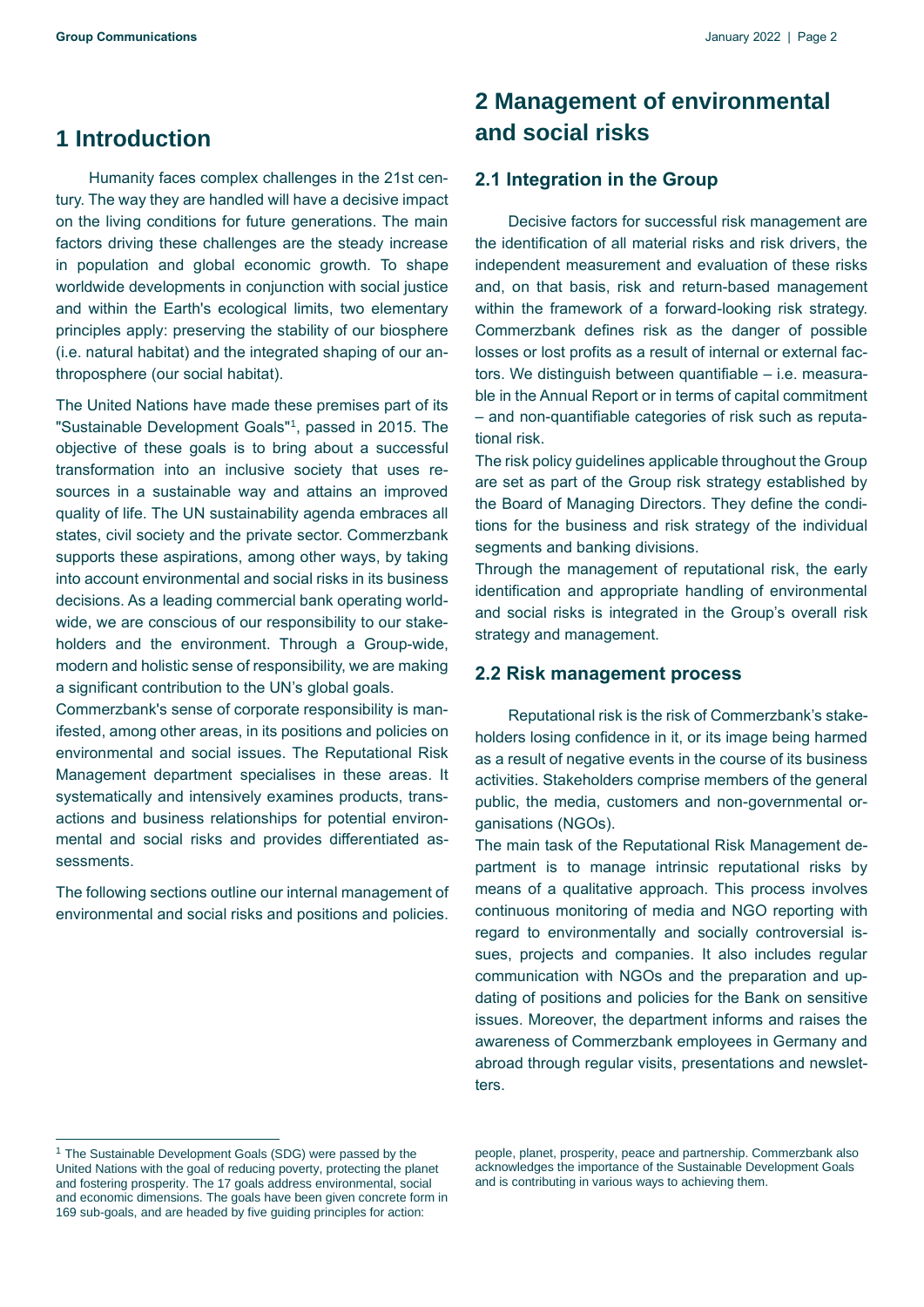The subject of the risk assessment is a product, transaction or business relationship. The front office checks whether one of the sensitive areas defined by Commerzbank is involved. If that is the case, the product, transaction or business relationship in question must be presented to the Reputational Risk Management department. It conducts an intensive investigation of potential environmental and social risks that may be associated with potential or existing business partners or the business activity, drawing on information and reports from NGOs and analysts as well as media reports and company publications. This is followed by a comprehensive analysis that concludes with a differentiated assessment. Environmental and social risks are evaluated on a fivepoint scale (no, low, average, significant, high), potentially resulting in the product, transaction or business relationship being rejected outright. Whenever the department identifies a significant reputational risk in its assessment, the respective Member of the Divisional Board is informed. In cases of high reputational risks, the matter may be escalated to the Group Board of Managing Directors. The reputational risks identified and addressed by the department are incorporated into the quarterly reputational risk report for the Board of Managing Directors and the Supervisory Board's Risk Committee.



Figure 1: Environmental and social risk management process in Commerzbank

# <span id="page-2-0"></span>**3 Positions and policies**

In general, the positions and policies of Commerzbank with regard to environmental and social issues can be divided into three categories: General exclusionary criteria, cross-sectoral and sector-specific requirements.

## <span id="page-2-1"></span>**3.1 General exclusionary criteria**

The following exclusionary criteria apply to all products, transactions or business relationships of Commerzbank: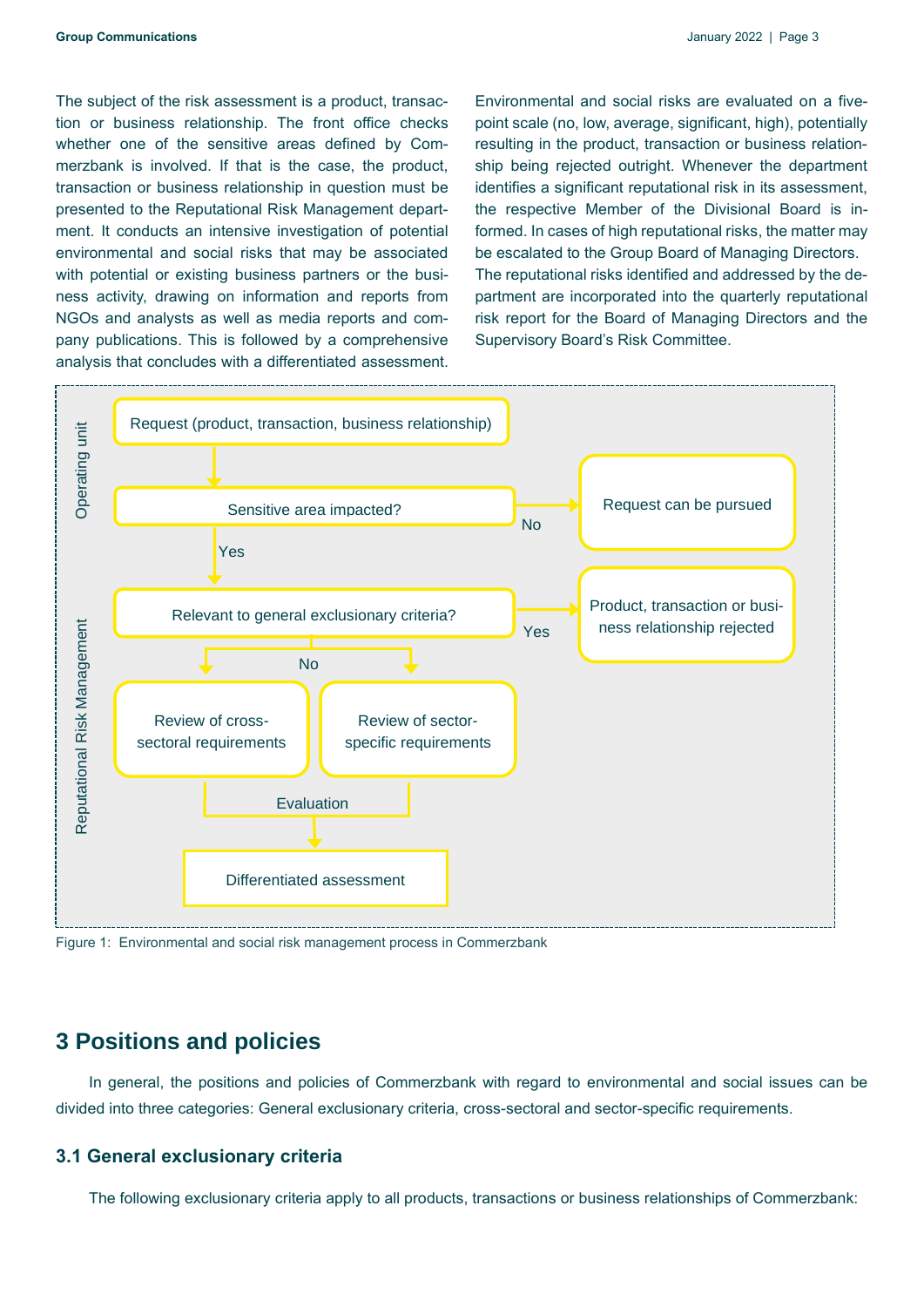| <b>Mining</b>             | No financing of projects related to coal extraction using the Mountain-Top-Removal (MTR) process,<br>and no business relationships with companies engaging in MTR                                                                                                                  |
|---------------------------|------------------------------------------------------------------------------------------------------------------------------------------------------------------------------------------------------------------------------------------------------------------------------------|
|                           | No financing of projects for the expansion or new construction of coal mines                                                                                                                                                                                                       |
|                           | No financing of projects related to the expansion or new construction of coal infrastructure                                                                                                                                                                                       |
|                           | No new business relationships with companies that are active in the coal mining or coal infrastructure<br>sector, and exceed the threshold of 20 % (coal share of revenue) or that have expansion plans in the<br>coal sector                                                      |
| <b>Energy</b>             | No financing of new uranium mines                                                                                                                                                                                                                                                  |
|                           | No financing of projects for the expansion or new construction of coal-fired power plants                                                                                                                                                                                          |
|                           | No new business relationships with companies from the energy supply sector whose coal share of<br>power generation exceeds the threshold of 20 %, or who have expansion plans related to coal-fired<br>power plants                                                                |
|                           | No financing of new nuclear power plants                                                                                                                                                                                                                                           |
| Oil and gas               | No financing of projects for any oil and gas extraction projects (conventional and unconventional ex-<br>traction methods such as fracking, arctic drilling, tar sands, ultra-deep-water drilling)                                                                                 |
|                           | No financing of projects for new oil-fired power plants                                                                                                                                                                                                                            |
|                           | No new business relationships with companies with expansion plans in the oil and gas sector                                                                                                                                                                                        |
| Palm oil                  | No business relationships with companies with dealings in palm oil that are not members of the<br>Roundtable on Sustainable Palm Oil (RSPO)                                                                                                                                        |
| <b>Armaments</b>          | No financing of the supply of weapons or armaments intended for conflict zones or areas of tension                                                                                                                                                                                 |
|                           | No financing of controversial weapons                                                                                                                                                                                                                                              |
|                           | No financing of the supply of weapons to non-governmental end recipients such as arms dealers                                                                                                                                                                                      |
|                           | No financing of the supply of weapons unless all applicable laws, embargoes and regulations are com-<br>plied with                                                                                                                                                                 |
| <b>Ship break-</b><br>ing | No involvement in transactions with shipyards not able to furnish proof of certification under EU stand-<br>ards or internationally recognised environmental and social standards (ISO 14001, ISO 30000, OHSAS<br>18001, the Hong Kong Convention, or IMO Resolution MEPC.210(63)) |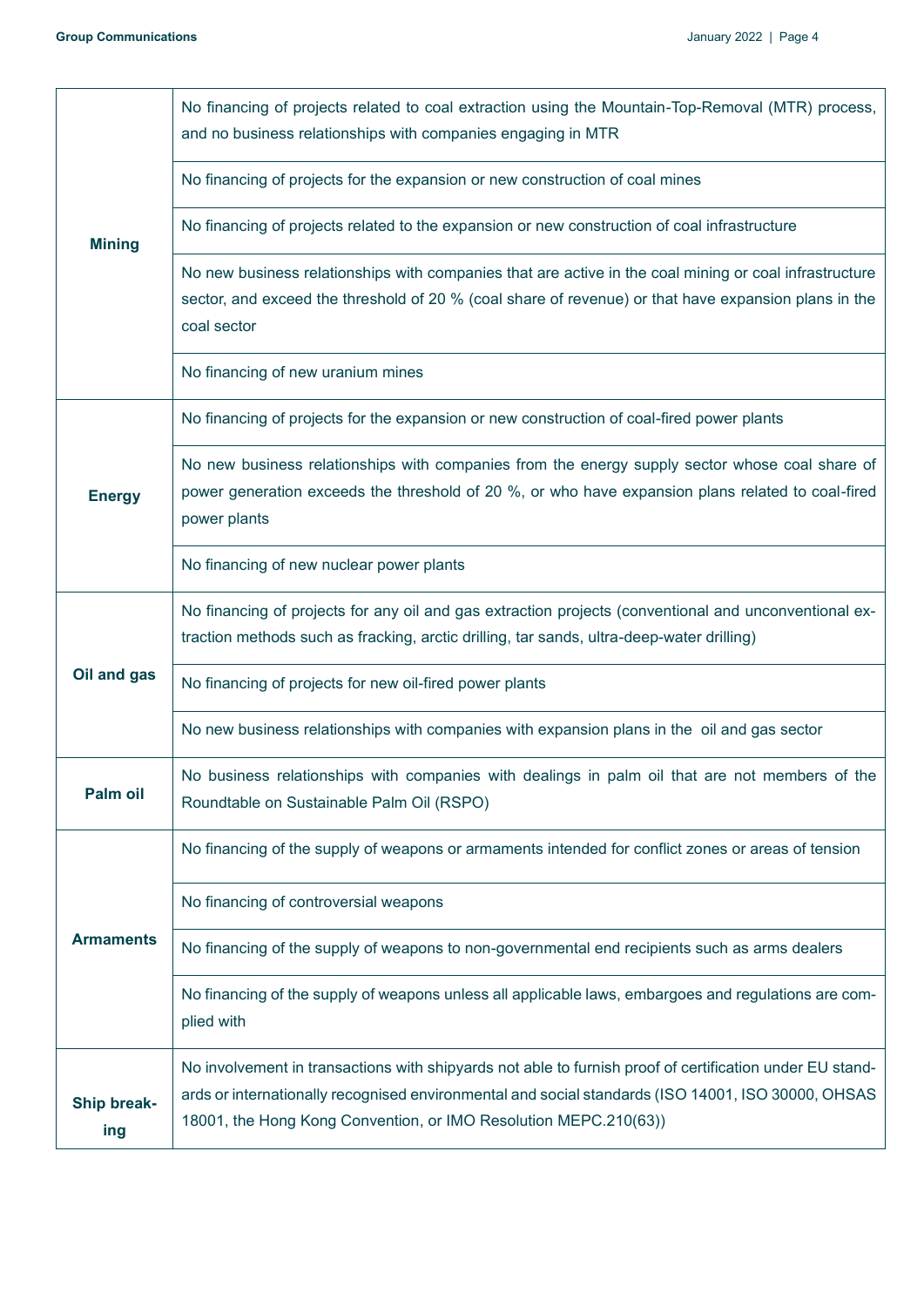# <span id="page-4-0"></span>**3.2 Cross-sectoral requirements**

As a rule, Commerzbank assesses products, transactions and business relationships in terms of possible violations of human rights or the concerns of indigenous peoples.

# <span id="page-4-1"></span>**3.2.1 Human rights**

#### *1 Definition of human rights*

States have the primary responsibility for the protection and enforcement of human rights. However, in the preamble of the Universal Declaration of Human Rights by the United Nations (UN), all organs of society are called upon to strive for the realisation of these rights. Financial institutions are also expected to take responsibility for the protection of human rights.

#### *Commerzbank's position on human rights*

Commerzbank is committed to respecting human rights. Commerzbank's position on human rights is derived from the internationally accepted human rights standards, including the Universal Declaration of Human Rights, the International Covenant on Civil and Political Rights (ICCP), the International Covenant on Economic, Social and Cultural Rights (ICESCR), and the International Labour Standards of the International Labour Organization (ILO). As a company headquartered in Germany, Commerzbank is tied to the Guidelines for Multinational Enterprises of the Organisation for Economic Co-operation and Development (OECD). Furthermore, the Bank follows the United Nations Guiding Principles for Business and Human Rights.

Commerzbank has been committed to the [UN Global](https://www.unglobalcompact.org/)  [Compact](https://www.unglobalcompact.org/) since 2006 and undertakes to

- support and respect the protection of international human rights,
- ensure that it does not become complicit in human rights violations,
- uphold the freedom of association and the effective recognition of the right to collective bargaining,
- promote the elimination of all forms of forced and compulsory labour,
- work towards the abolition of child labour, and
- strive to eliminate discrimination in respect of employment and occupation.

# *2 Implementation of our responsibility for human rights*

Within its sphere of influence, Commerzbank makes a differentiated contribution to the protection and promotion of human rights. This relates primarily to the following relevant stakeholder groups:

- employees
- **suppliers**
- customers

#### *2.1 Employees*

Commerzbank respects and supports the human rights of its employees. The overwhelming majority of Commerzbank employees work in member states of the European Union. These countries have already enshrined the UN and ILO human rights standards in their laws.

As a matter of course, Commerzbank implements the requirements of national laws. In addition, all employees worldwide are required to safeguard human rights in accordance with the Bank's [Code of Conduct.](https://www.commerzbank.de/en/nachhaltigkeit/nachhaltigkeitsstandards/verhaltensrichtlinie/Verhaltensgrundsaetze.html) The Code of Conduct is part of Commerzbank's corporate culture and documents the obligation to make integrity part of everyday life within the Bank. The guidelines clearly formulate existing rules of conduct and thus provide all employees with a binding guidance framework for acting with integrity – also in relation to human rights. The guidelines apply without exception to all Commerzbank employees, from senior management to apprentices.

Based on the so-called "Diversity Charter", Commerzbank deeply respects all of its employees irrespective of gender, nationality, ethnic background, religion or worldview, disability, age, sexual orientation, and identity. In addition to its comprehensive diversity management, Commerzbank inter alia adopted a company agreement on the integration of severely disabled persons in 2009 and has committed itself to the advancement of gender equality by signing the UN Women's Empowerment Principles.

#### *2.2 Suppliers*

Commerzbank also strives to respect and promote human rights to the greatest possible extent when selecting service providers and suppliers. Commerzbank's [Code of](https://www.commerzbank.de/en/nachhaltigkeit/nachhaltigkeitsstandards/verhaltensrichtlinie/Verhaltensgrundsaetze.html)  [Conduct](https://www.commerzbank.de/en/nachhaltigkeit/nachhaltigkeitsstandards/verhaltensrichtlinie/Verhaltensgrundsaetze.html) requires the Bank to respect human and personal rights as fundamental rules of society worldwide and expects its business partners to do the same. The adherence to social standards by our suppliers is an integral part of Commerzbank's [Purchasing and Procurement](https://www.commerzbank.de/en/nachhaltigkeit/nachhaltigkeitsstandards/nachhaltige_beschaffung/nachhaltige_beschaffung_.html)  [Guidelines.](https://www.commerzbank.de/en/nachhaltigkeit/nachhaltigkeitsstandards/nachhaltige_beschaffung/nachhaltige_beschaffung_.html)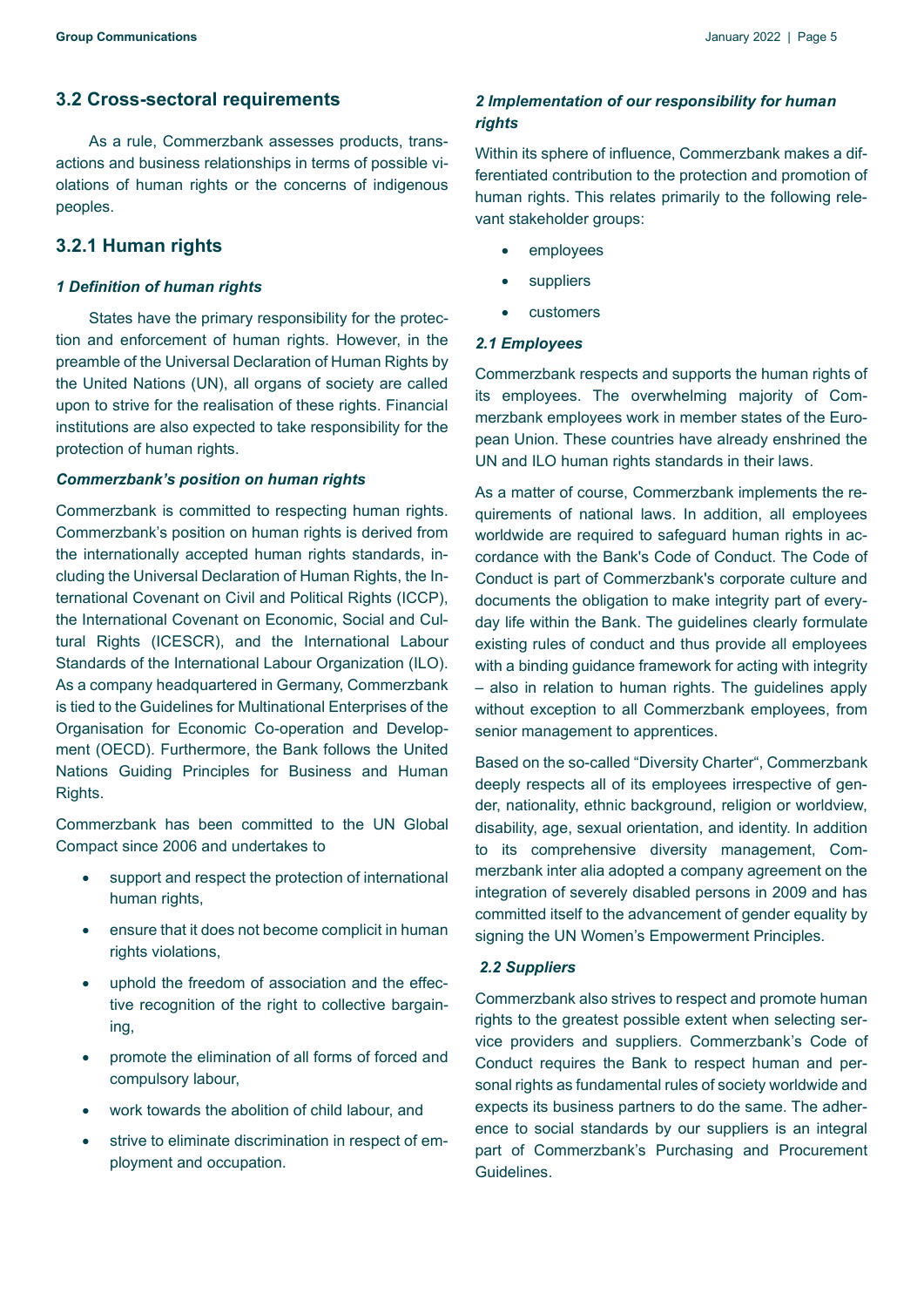The Sustainable Procurement Standard clearly regulates the ecological, social, and ethical requirements for Commerzbank's suppliers and service providers. All suppliers and service providers maintaining business relations with Commerzbank must comply with the specific social requirements of that standard (Subsection 4.2 of the [Sus](https://www.commerzbank.de/media/nachhaltigkeit/v__oekologie/Standard_fuer_eine_nachhaltige_Beschaffung_EN.pdf)[tainable Procurement Standard\)](https://www.commerzbank.de/media/nachhaltigkeit/v__oekologie/Standard_fuer_eine_nachhaltige_Beschaffung_EN.pdf) and ensure compliance on the part of their own suppliers and service providers. Compliance with social standards is addressed in annual supplier meetings. When selecting suppliers, special analysis is also carried out by Reputational Risk Management as needed. Violations of the Sustainable Procurement Standard by a supplier or service provider may result in termination of the business relationship.

#### *2.3 Clients*

Commerzbank also takes human rights into account in its dealings with clients.

Universal human rights are protected by national and international laws. The Bank's employees, and in particular the Compliance department, monitor compliance with all national and international laws and policies by the Bank and its business partners. The Compliance employees thus help to ensure that Commerzbank lives up to its corporate responsibilities, for example by ensuring compliance with embargoes and sanctions against regimes committing human rights violations as well as preventing money laundering and terrorist financing.

In addition, the Reputational Risk Management department performs intensive research and analysis on transactions and business that touch on sensitive topics and in which human rights play a significant role (for example in mining, resource extraction and the cotton sector) and arrive at differentiated assessments. This may lead to the rejection of the relevant transaction or even the termination of a business relationship.

#### *3 Complaint mechanism*

Commerzbank is committed to its responsibility to respect human rights. All stakeholders can contact the Bank if they feel that it has not adequately lived up to its responsibility. Various channels are open to clients, employees, shareholders, the public and all other persons and groups. For example, they can approach Commerzbank with their concerns locally at the branches, by telephone, through the website or by regular mail.

#### *4 Transparency and review*

Commerzbank reports annually on developments and improvements in the field of human rights in its UN Global Compact progress report, which is published in the [Cor](https://www.commerzbank.de/en/nachhaltigkeit/daten___fakten/publikationen/publikationen_3.html)[porate Responsibility Report.](https://www.commerzbank.de/en/nachhaltigkeit/daten___fakten/publikationen/publikationen_3.html)

This position on human rights is continuously reviewed and updated. The current position and information on other positions and policies of Commerzbank can be found on [our website.](https://www.commerzbank.de/en/nachhaltigkeit/nachhaltigkeitsstandards/positionen_und_richtlinien/positionen_und_richtlinien.html)

### *5 Further Information and links (in alphabetical order)*

- **[Client Feedback](https://www.commerzbank.de/en/nachhaltigkeit/markt___kunden/privatkunden_1/kundenanwalt___schlichtungsrat/kundenfeedback.html)**
- [Code of Conduct](https://www.commerzbank.de/en/nachhaltigkeit/nachhaltigkeitsstandards/verhaltensrichtlinie/Verhaltensgrundsaetze.html)
- [Commerzbank complaint management](https://www.commerzbank.de/portal/de/footer1/ihr-lob-ihre-beschwerde/ihr-lob-ihre-beschwerde.html) (German only)
- [Compliance at Commerzbank](https://www.commerzbank.de/en/nachhaltigkeit/governance/compliance_1/compliance.html)
- [Diversity management at Commerzbank](https://www.commerzbank.de/en/hauptnavigation/karriere/arbeiten_bei_der_commerzbank/diversity___/diversity.html)
- [Reputational Risk Management at Com](https://www.commerzbank.de/en/nachhaltigkeit/governance/risikomanagement/reputationsrisiko_management/reputationsrisiko_management.html)[merzbank](https://www.commerzbank.de/en/nachhaltigkeit/governance/risikomanagement/reputationsrisiko_management/reputationsrisiko_management.html)
- [Sustainable procurement standard](https://www.commerzbank.de/en/nachhaltigkeit/nachhaltigkeitsstandards/nachhaltige_beschaffung/nachhaltige_beschaffung_.html)
- [United Nations Global Compact](https://www.unglobalcompact.org/)

#### <span id="page-5-0"></span>**3.2.2 Indigenous peoples**

As a signatory to the [UN Global Compact,](https://www.commerzbank.de/en/nachhaltigkeit/nachhaltigkeitsstandards/mitgliedschaften_und_initiativen/un_global_compact/un_global_compact_1.html) Commerzbank is committed to upholding and promoting fundamental human rights (see subsection 3.2.1), ensuring fair working conditions, combating corruption, and protecting the environment. This includes the protection of indigenous peoples, who are often subjected to coercive measures such as involuntary resettlement or dispersion.

Indigenous peoples warrant special protection. In its transactions and business relationships, Commerzbank takes into account the potential impact on indigenous peoples, in particular:

- compliance with their human rights,
- observance of their land rights,
- dispersion and forced resettlement,
- environmental impact on the region.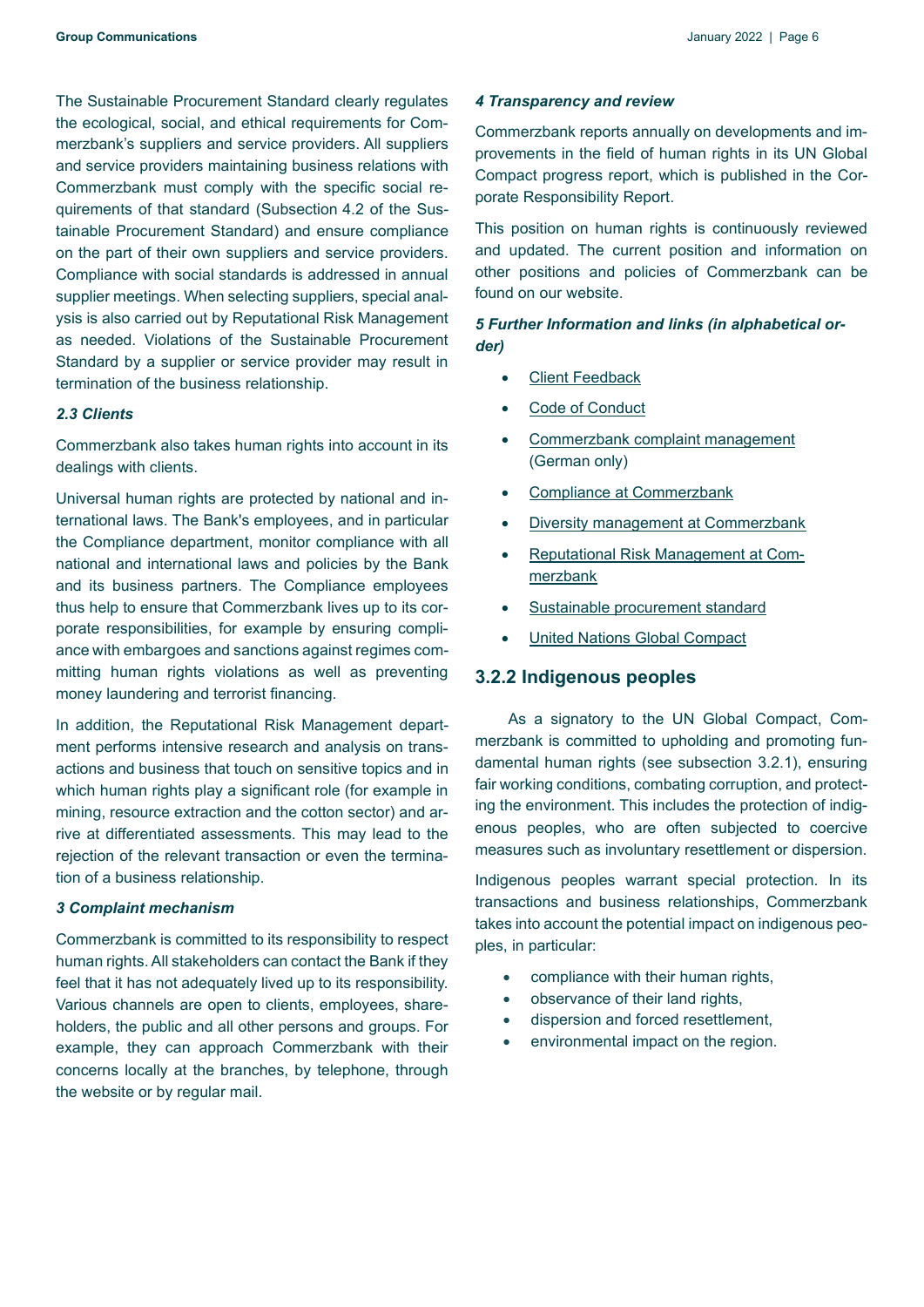# <span id="page-6-0"></span>**3.3 Sector-specific requirements**

Some areas are particularly susceptible to social and ecological risks. They are therefore subject to additional requirements above and beyond those applicable to all sectors and activities. As a general rule: Commerzbank performs an intensive and critical assessment of all transactions and business relationships with connections to the following areas, possibly resulting in outright rejection.

# <span id="page-6-1"></span>**3.3.1 Deforestation and agricultural commodities**

The destruction of the rainforest continues apace and has reached an alarming peak of almost 30 million hectares per year.

Most of the deforestation of the tropical rainforest is due to the cultivation of agricultural commodities such as palm oil or soy for further processing and human consumption. Consequences of deforestation are evident in the loss of biodiversity, endangered species and valuable ecosystem functions. Apart from that, harvesting and the use of harmful pesticides and fertilisers lead to air and water pollution. The poor working conditions and low wages of farm workers, who often include children, are also criticised by the media and non-governmental organisations.

In addition to the ecological and social risks, Commerzbank therefore also takes the following into account with regard to business relationships with companies that are active in the area of deforestation/agricultural commodities:

- compliance with human rights (especially the rights of local communities and indigenous peoples),
- compliance with [International Labour Organiza](http://www.ilo.org/dyn/normlex/en/f?p=NORMLEXPUB:12000:0::NO:::)[tion \(ILO\)](http://www.ilo.org/dyn/normlex/en/f?p=NORMLEXPUB:12000:0::NO:::) standards on working conditions,
- child labour and forced labour,
- the use of environmentally harmful chemicals and illegal logging.

In the context of deforestation and agricultural commodities, Commerzbank primarily considers the following subtopics:

# <span id="page-6-2"></span>**3.3.1.1 Cotton**

Apart from the social grievances in the cotton industry, the contamination of air and soil caused by the use of toxic pesticides and the high water consumption are heavily criticised. Cotton is thus also considered very questionable from an environmental perspective.

Therefore, in the context of its business relationships with companies in the cotton industry, Commerzbank takes into account the membership of its clients in the [Better](https://bettercotton.org/)  [Cotton Initiative.](https://bettercotton.org/)

#### <span id="page-6-3"></span>**3.3.1.2 Wood/ Pulp & Paper**

Forests are home to most of the world's flora and fauna. They act as carbon reservoirs and regulate the climate. Deforestation can threaten endangered plant and animal species and accelerate climate change. It is primarily carried out for the production of wood and paper and for the cultivation of agricultural commodities such as soy or palm oil. In addition to the ecological impacts of deforestation, NGOs and the media also refer to social and health risks that arise from deforestation, such as resettlement or displacement.

Illegal logging is another fundamental problem and one of the greatest threats to forests today. Environmental organisations estimate that around one in five trees logged worldwide is used to make paper. Paper production also involves the use of chemicals. This can lead to water pollution and health risks.

With regard to its business relationships with companies in the timber and pulp and paper industry, Commerzbank therefore takes into account compliance with requirements set out for the timber industry, e.g. the [Forest Stew](https://fsc.org/en)[ardship Council \(FSC\)](https://fsc.org/en) and the [Programme for the En](https://pefc.de/uber-pefc/international/)[dorsement of Forest Certification Schemes \(PEFC\).](https://pefc.de/uber-pefc/international/)

#### <span id="page-6-4"></span>**3.3.1.3 Palm oil**

At 66 million tonnes per year, palm oil is the most widely produced vegetable oil globally and is found in around every second supermarket product. The creation of palm oil plantations contributes significantly to the deforestation of the rainforest. In order to establish certain minimum standards for the sustainable production of palm oil, the Roundtable on Sustainable Palm Oil (RSPO) was founded by the WWF in 2004.

Commerzbank would like to contribute to the most environmentally friendly cultivation of palm oil possible. Therefore, business relationships with companies from this sector are analysed in a multi-stage process: When assessing business relationships, Commerzbank follows the guidelines adopted by the RSPO and has implemented a three-step assessment procedure: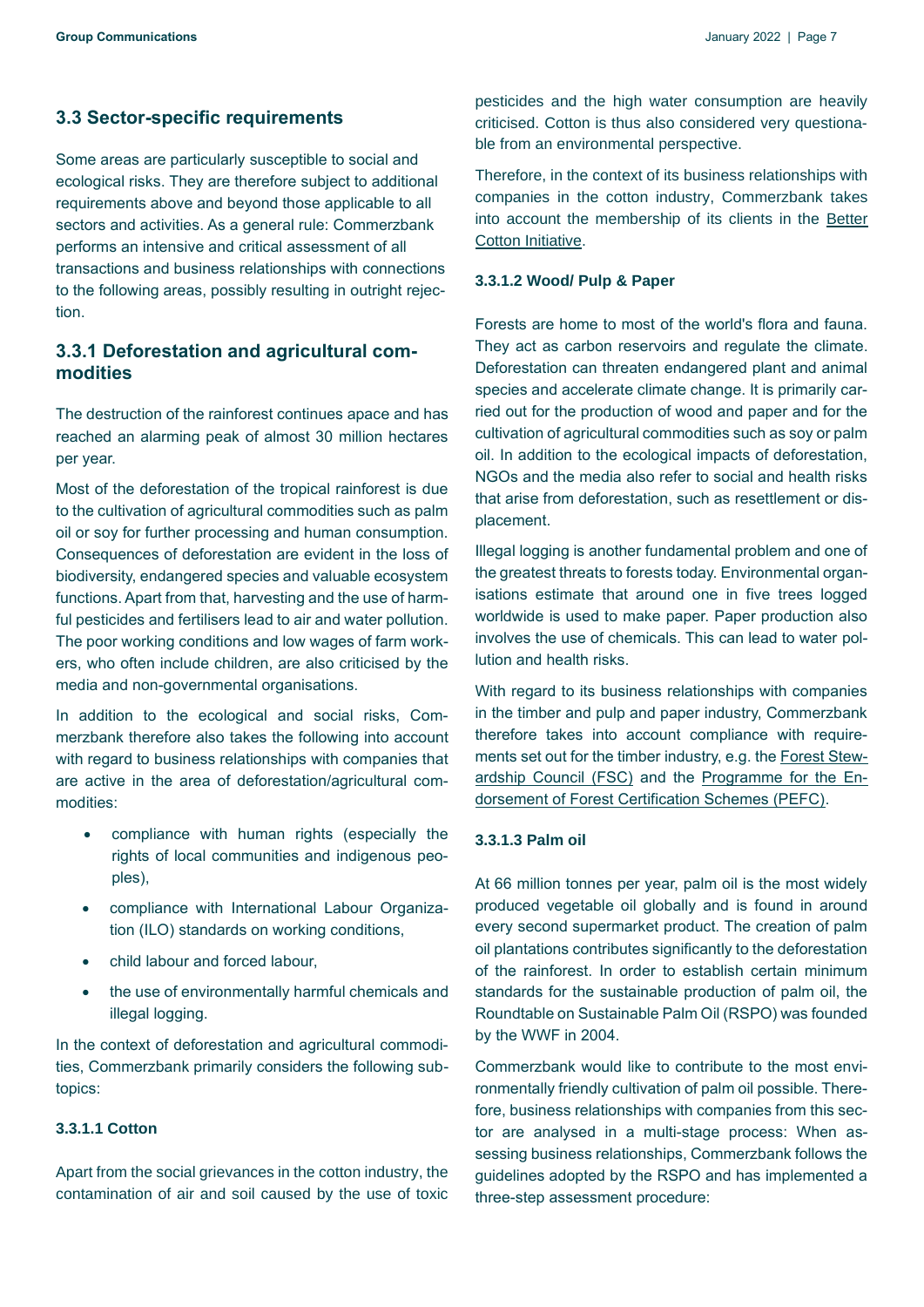- 1. Membership of the company in the Roundtable on Sustainable Palm Oil (RSPO)
- 2. Certification of the products/supply chain or at least the existence of a timetable of planned measures for sustainable production
- 3. Media check of the company with regard to current NGO and press coverage

#### <span id="page-7-0"></span>**3.3.1.4 Cattle breeding**

The steady increase in cattle breeding activities is responsible for a large part of the deforestation caused by commercial agriculture. In addition to cattle breeding, the agricultural land needed for soy production deforestation is also criticised. The cattle industry in particular is accused of contributing to deforestation in the Amazon region through two main mechanisms: trees are logged to enable cattle to graze on the one hand and to grow soy plants for use as animal feed on the other. Cattle ranching is therefore seen as the main cause of deforestation in the Amazon region.

With regard to business relationships<sup>2</sup> with cattle breeders or beef producers, Commerzbank takes into account certification by the [Global Roundtable for Sustainable Beef.](https://grsbeef.org/)

#### <span id="page-7-1"></span>**3.3.1.5 Soy cultivation**

The cultivation and production of soy have increasingly become the subject of media reports and campaigns by non-governmental organizations. Forests are being cleared to grow soybeans on large areas. Most of the soybeans are processed into grist and fed to farm animals.

Commerzbank wants to contribute to the cultivation of soy in the most environmentally friendly way possible. With regard to business relationships<sup>2</sup> with companies in the soy industry, Commerzbank takes into account certification by the [Round Table on Responsible Soy \(RTRS\)](https://responsiblesoy.org/?lang=en).

## <span id="page-7-2"></span>**3.3.1.6 Tobacco**

Tobacco cultivation is a controversial issue, mainly because of deforestation and the considerable use of chemicals. As a result, the cultivation of tobacco contributes to water pollution, soil impoverishment and the loss of biodiversity. Furthermore, there is vast criticism regarding the social grievances associated with the tobacco industry. Criticism mainly refers to alarming working conditions and the violation of labor and human rights in connection with tobacco harvesting and processing.

Business relations with tobacco producers and cigarette manufacturers are subject to a differentiated case-bycase assessment at Commerzbank.

# <span id="page-7-3"></span>**3.3.2 Mining**

Through mining operations, raw materials such as coal, uranium, diamonds, rare earths, and conflict minerals, e. g. gold, are extracted. Although these materials are essential in many economic sectors, mining projects often have a negative impact on the environment and local populations.

When making decisions on transactions and business relationships in the mining sector, Commerzbank therefore generally takes into account:

- the mining methods used by the company (e.g. environmental pollution from toxic chemicals, processing of mining waste);
- protection of High Conservation Value Areas (HCVAs) and UNESCO World Heritage sites or similar protected areas (if applicable, with the involvement of local specialists or NGOs);
- compliance with human rights, and especially the rights of local communities and indigenous peoples;
- compliance with minimum standards for occupational health and safety and the [International La](http://www.ilo.org/dyn/normlex/en/f?p=NORMLEXPUB:12000:0::NO:::)[bour Organization \(ILO\)](http://www.ilo.org/dyn/normlex/en/f?p=NORMLEXPUB:12000:0::NO:::) standards for working conditions;
- implementation of environmental restoration measures.

# <span id="page-7-4"></span>**3.3.2.1 Coal mining and coal infrastructure**

The Board of Managing Directors of Commerzbank AG has clearly regulated the handling of business relationships and business related to coal within its binding guideline for fossil fuel-related business and business relationships. The guideline covers the essential elements of the process chain from coal extraction, through coal infrastructure, to coal-fired power generation in power plants. Therefore, the following exclusionary criteria shall apply to the areas of coal mining and coal infrastructure:

• No financing of projects related to coal extraction using the Mountain-Top-Removal (MTR) process,

<sup>2</sup> Regional focus: Amazon Basin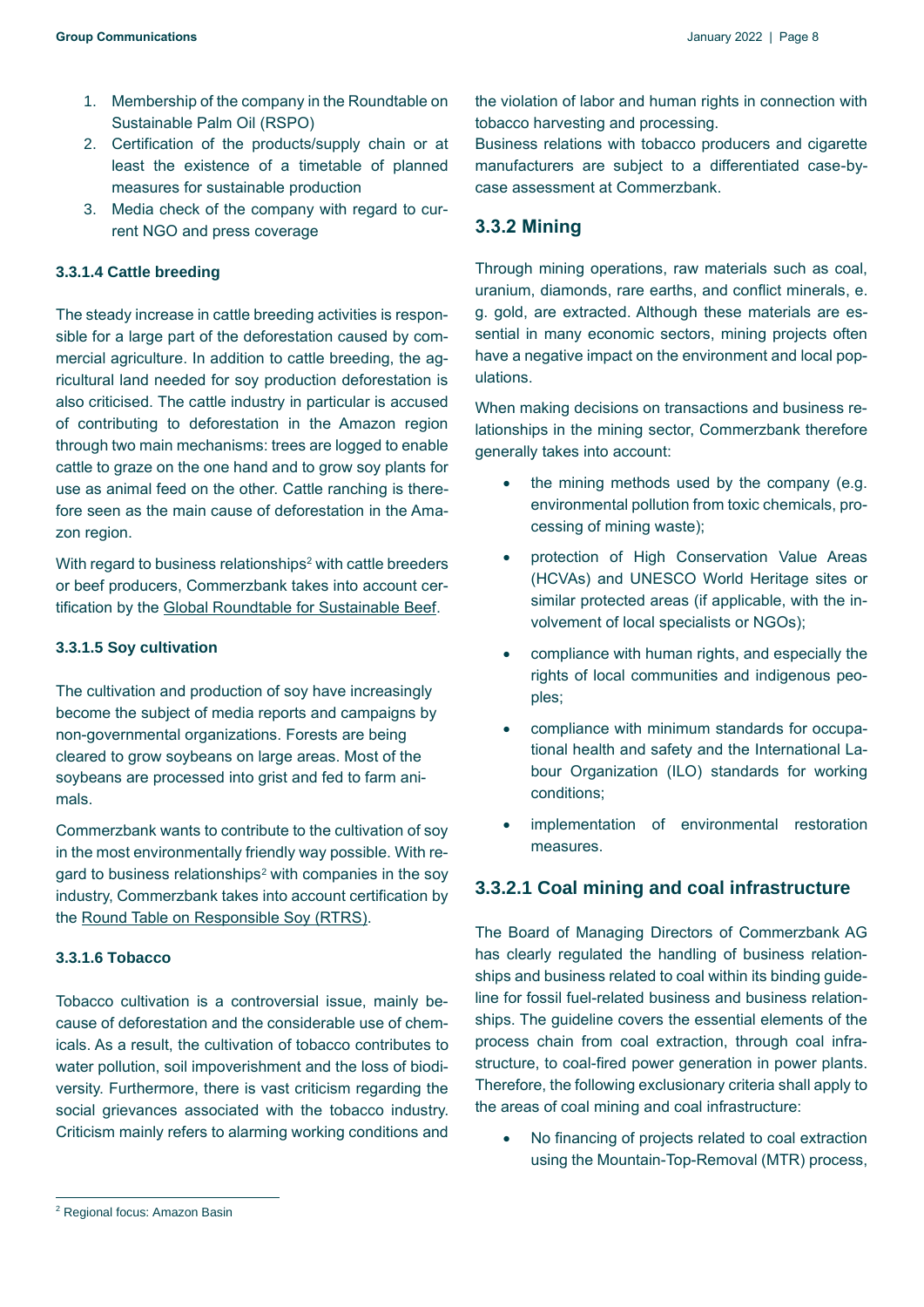and no business relationships with companies engaging in MTR

- No financing of projects for the expansion or new construction of coal mines
- No financing of projects related to the expansion or new construction of coal infrastructure
- No new business relationships with companies that are active in the coal mining or coal infrastructure sector, and exceed the threshold of 20 % (coal share of revenue) or that have expansion plans in the coal sector

From our customers who are active in coal mining and coal infrastructure, we expect them to

- generate less than 20% of their revenue from activities related to coal and
- not pursue any expansion plans in the coal sector

If customers do not meet these requirements, they must submit a plan to phase out coal by 2030 by the end of 2025. In addition, no expansion in the coal sector will be permitted after the end of 2025. If the requirements are not met, Commerzbank will terminate the business relationship.

# <span id="page-8-0"></span>**3.3.2.2 Uranium mining**

<span id="page-8-1"></span>Commerzbank does not finance uranium mines.

# **3.3.2.3 Gold**

Throughout the Bank, Commerzbank has implemented the OECD Due Diligence Guidance for Responsible Supply Chains of Minerals from Conflict-Affected and High-Risk Areas regarding the Bank's own trade with physical gold. Accordingly, Commerzbank only buys gold from suppliers who follow the OECD Guidance or comparable regulations.

# <span id="page-8-2"></span>**3.3.3 Energy**

Energy production is associated with various risks. Apart from the risks to people and the environment inherent in the various energy sources, problems frequently arise with regard to the expulsion of indigenous peoples or the destruction of conservation areas to build new power stations.

Commerzbank therefore generally takes into account the following factors in connection with transactions and business relationships involving the energy sector:

- implementation of environmental impact assessments;
- protection of High Conservation Value Areas (HCVAs) and UNESCO World Heritage sites or similar protected areas (if applicable, with the involvement of local specialists or NGOs);
- compliance with human rights (especially the rights of local communities and indigenous peoples).

In particular, Commerzbank investigates energy production involving coal-fired, nuclear and hydroelectric power.

## <span id="page-8-3"></span>**3.3.3.1 Coal power**

The burning of coal is a major contributor to climate change. Politicians are making efforts to move away from coal. For example, the coalition agreement under the current German government provides for the use of coal being phased out ideally by 2030 at the latest. At an international level, the "Paris Agreement" was concluded in 2015 at the UN Climate Change Conference in Paris, which envisages limiting global warming to well below 2 degrees – but preferably 1.5 degrees.

In order to support this development, the Board of Managing Directors of Commerzbank AG has clearly regulated the handling of business relationships and business related to coal within its binding guideline for fossil fuelrelated business and business relationships. The guideline covers the essential elements of the process chain from coal extraction, through coal infrastructure, to coalfired power generation in power plants. Therefore, the following exclusionary criteria shall apply to coal-fired energy generation:

- No financing of projects for the expansion or new construction of coal-fired power plants
- No new business relationships with companies from the energy supply sector whose coal share of power generation exceeds the threshold of 20 %, or who have expansion plans related to coalfired power plants

## Modernisation of coal-fired power plants

The financing of projects for the modernisation of coalfired power plants is critically examined on a case-bycase basis. Factors such as lifetime extensions, retrofits and conversions (e.g. to biomass), the reduction of pollutant emissions through more effective filters and carbon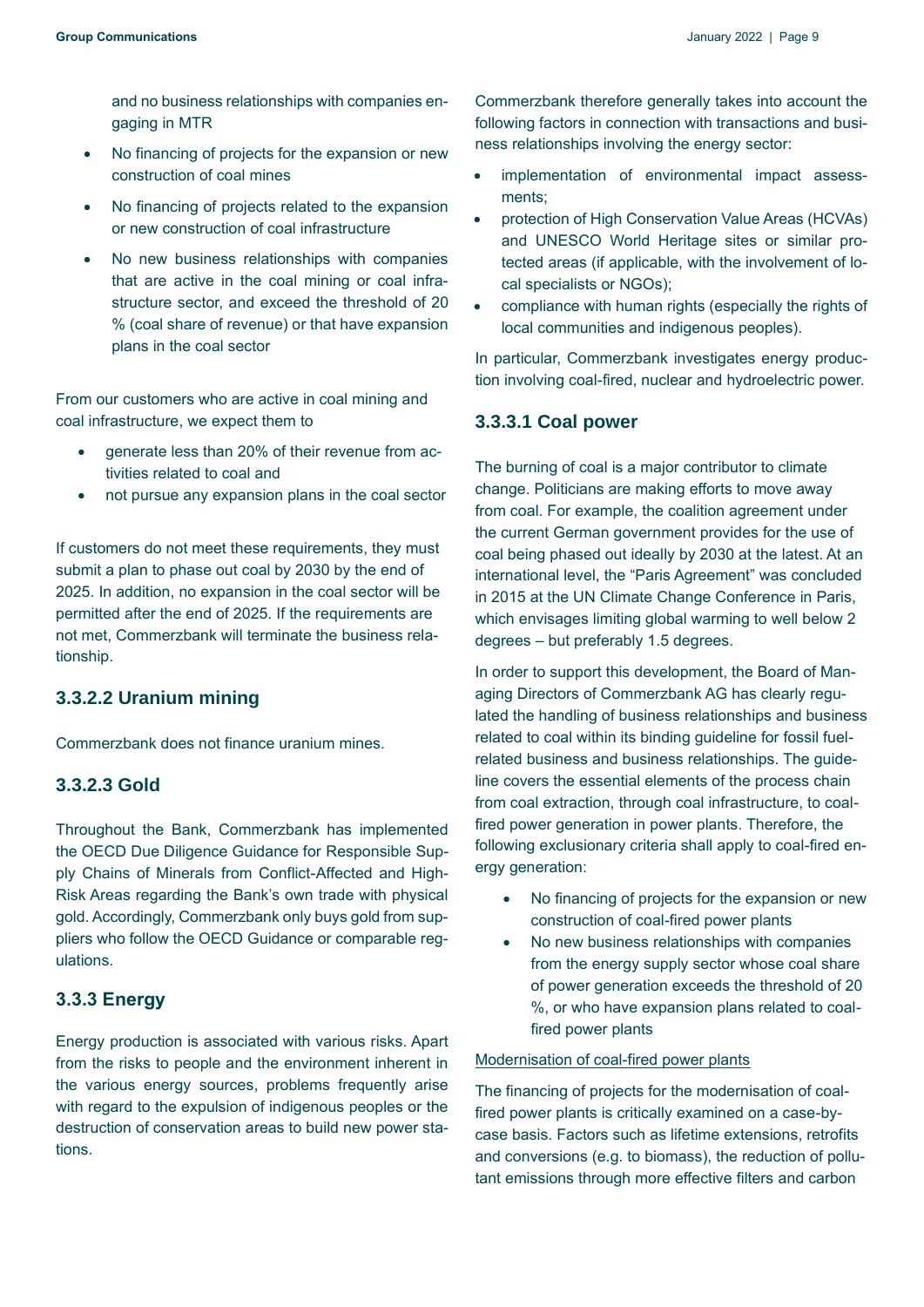capture, utilisation and storage (CCUS) technologies are taken into account.

From customers in the energy supply sector, we expect that

- less than 20% of their power generation comes from coal; and
- no expansion plans in the coal sector are being pursued.

If customers do not meet these requirements, they must submit a plan to phase out coal by 2030 by the end of 2025. In addition, no expansion in the coal sector will be permitted after the end of 2025. If the requirements are not met, Commerzbank will terminate the business relationship. Companies that operate coal-fired power plants assessed by the Federal Network Agency (Bundesnetzagentur) as systemically relevant are exempt from this regulation.

# <span id="page-9-0"></span>**3.3.3.2 Nuclear power**

Power production in nuclear power stations is associated with many problems and risks. The operation of nuclear power stations harbours the risk of a release of radiation. The problems of proper long-term storage of nuclear waste also remain largely unsolved. After the reactor disaster in Fukushima, Japan, Germany decided to complete a phase-out of nuclear power by 2022. Commerzbank therefore does not finance nuclear power stations.

# <span id="page-9-1"></span>**3.3.3.3 Hydro-electric power**

Hydro-electric power accounts for a substantial share of global energy production. However, hydro-electric projects – especially dams – can involve risks and harm to the environment and the local population.

Consequently, in addition to all general positions and policies for the energy sector (see subsection 3.3.3), Commerzbank takes into account the following aspects for transactions and business relationships related to hydroelectric power:

- potential conflicts over competition for water resources (e.g. between neighbouring countries) and
- compliance with the recommendations of the World Commission on Dams (WCD).

# <span id="page-9-2"></span>**3.3.4 Oil and gas**

The Board of Managing Directors of Commerzbank AG has clearly regulated the handling of business relationships and business related to oil and gas within its binding guideline for fossil fuel-related business and business relationships. The guideline covers the essential elements of the process chain (upstream, midstream and downstream). Therefore, the following exclusionary criteria shall apply to these areas:

- No financing of projects for any oil and gas extraction projects (conventional and unconventional extraction methods such as fracking, arctic drilling, tar sands, ultra-deep-water drilling)
- No financing of projects for new oil-fired power plants
- No new business relationships with companies with expansion plans in the oil and gas sector

We also expect sustainable transformation from our customers in the oil and gas sector. Therefore, Reputational Risk Management subjects customer relationships to an annual, critical case-by-case assessment in the context of key environmental and social aspects.

#### Other arrangements for the financing of projects

The financing of projects for

- the construction of new pipelines
- LNG Infrastructure
- the construction of new gas-fired power plants
- the construction of new dual-fuel power plants

is critically reviewed and assessed on a case-by-case basis by Reputational Risk Management.

# <span id="page-9-3"></span>**3.3.5 Armaments**

For business relationships and transactions from the arms sector, Commerzbank implemented its own mandatory Group-wide policy in 2008 that was approved by the Board of Managing Directors. The policy is based on positions adopted by the German government, the European Union, the United Nations, other international agreements, and various NGOs.

Commerzbank recognizes the basic right of states to defend themselves. However, whether Commerzbank agrees to support transactions involving arms depends on the countries involved and the type of goods being financed. In addition, Commerzbank assesses other political, ethical and environmental criteria. If the fundamental principles of the arms policy as stated below are violated, Commerzbank will reject the transaction.